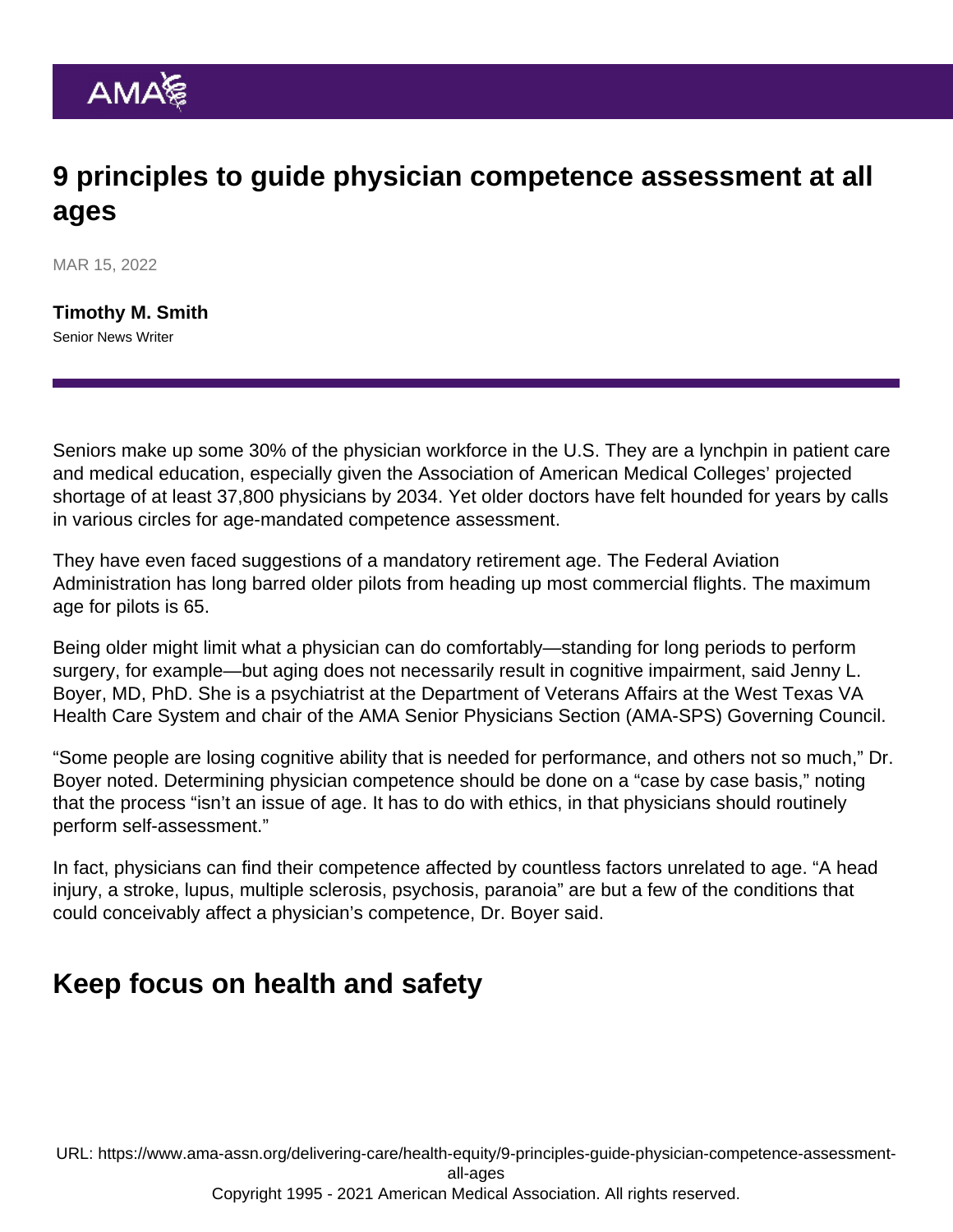The [AMA Council on Medical Education](https://www.ama-assn.org/councils/council-medical-education) and the AMA-SPS have been working for years to assure safe and effective care for patients by senior physicians. Together, they formed a workgroup to study the issue in 2015 and again in 2018. The council then submitted a report to the [AMA House of](https://www.ama-assn.org/house-delegates) [Delegates](https://www.ama-assn.org/house-delegates) in advance of the November 2021 AMA Special Meeting.

"Although age alone may not be associated with reduced competence, the variation in cognitive abilities as physicians age suggests that the issue cannot be ignored," [says the report](https://www.ama-assn.org/system/files/n21-cme-01.pdf) (PDF), whose recommendations were adopted by delegates at the meeting.

"The primary driver for the establishment of guidelines should be to fulfill the ethical obligation of the profession to the health of the public and patient safety," the report notes.

## Building blocks for assessment

The report outlines a set of guiding principles that were developed with the help of "content experts who research physician competence and administer assessment programs," it says. Those principles provide direction and serve as points of reference for screening and assessing all physicians—not just seniors.

Delegates adopted policy saying that any programs to assess or screen physician competence should be:

- Evidence-based. Guidelines for screening and assessing physicians across the professional continuum should be based on evidence of the importance of cognitive changes associated with aging that may impact physician performance. Some physicians may suffer from declines in practice performance with advancing age, acquired disability or other influences. Research also suggests that the effect of age on an individual physician's competency can be highly variable. Since wide variations are seen in cognitive performance with aging, age alone should not be a precipitating factor.
- Ethical. Guidelines should be based on the principles of medical ethics. Self-regulation is an important aspect of medical professionalism. Physicians should be involved in the development of guidelines and standards for monitoring and assessing both their own and their colleagues' competency.
- Relevant. Guidelines, procedures or methods of assessment should be relevant to physician practices to inform judgments and provide feedback regarding physicians' ability to perform the tasks specifically required in their practice environment.
- Accountable. The ethical obligation of the profession to the health of the public and patient safety should be the primary driver for establishing guidelines and informing decision making about physician screening and assessment results.

URL: [https://www.ama-assn.org/delivering-care/health-equity/9-principles-guide-physician-competence-assessment](https://www.ama-assn.org/delivering-care/health-equity/9-principles-guide-physician-competence-assessment-all-ages)[all-ages](https://www.ama-assn.org/delivering-care/health-equity/9-principles-guide-physician-competence-assessment-all-ages)